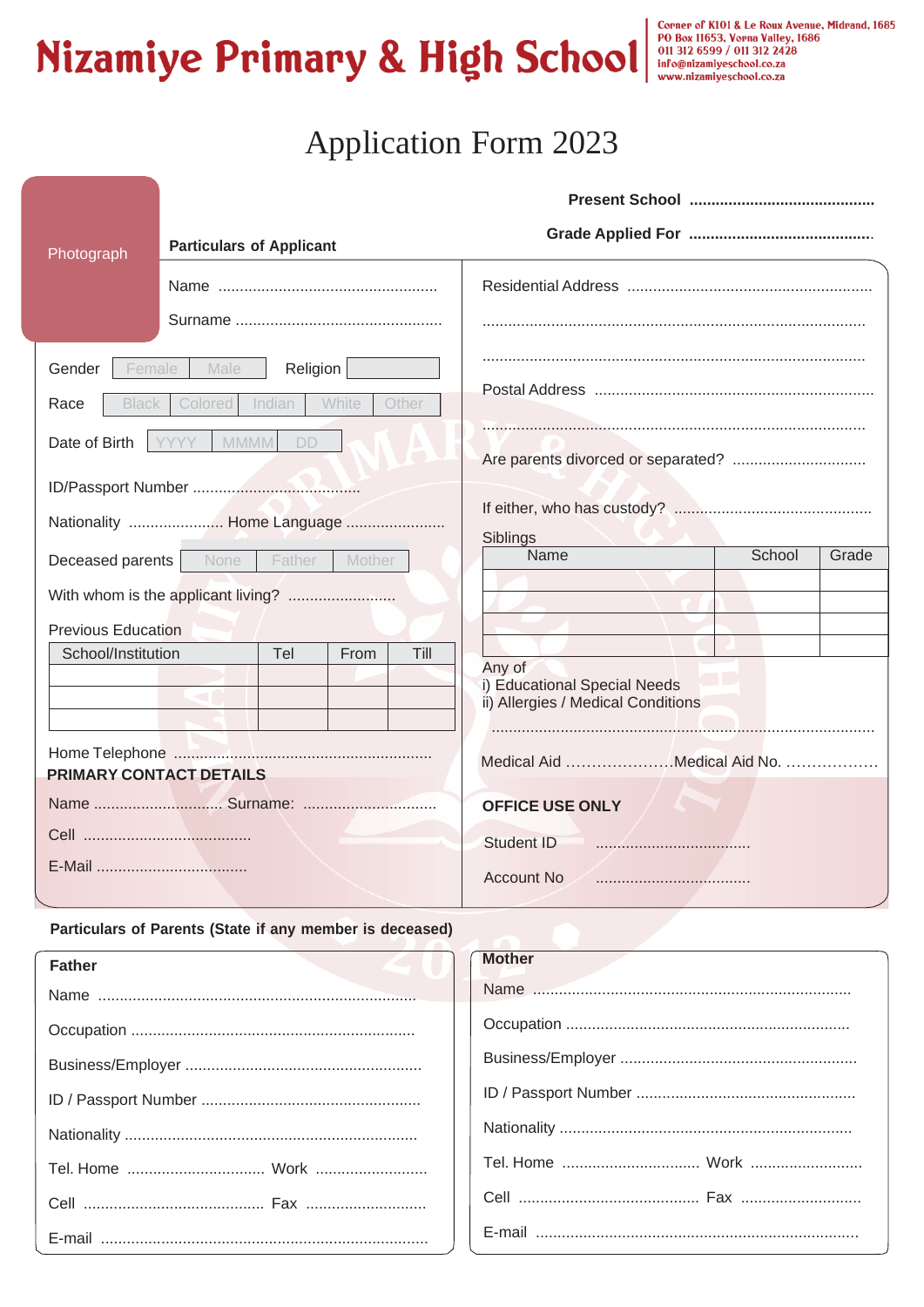| <b>Particulars of Guardian</b><br>and the control of the control of the control of the control of the control of the control of the control of the |  |
|----------------------------------------------------------------------------------------------------------------------------------------------------|--|
|                                                                                                                                                    |  |
|                                                                                                                                                    |  |
|                                                                                                                                                    |  |
|                                                                                                                                                    |  |

## **Particulars of Account Payee**

| I hereby agree to settle my account as follows:<br>10 equal monthly<br>payments (first payment<br>by the 15 <sup>th</sup> of January)<br>In full before the 31 <sup>st</sup> of January | Termly deposit for 4 terms<br>(payable at the beginning of each term) |
|-----------------------------------------------------------------------------------------------------------------------------------------------------------------------------------------|-----------------------------------------------------------------------|
|                                                                                                                                                                                         |                                                                       |
| <b>SIGNATURE</b>                                                                                                                                                                        |                                                                       |

| Fee Structure for 2023                                                                                                                  |                       | <b>Payment</b>                                                                                                                                                                           |                                |
|-----------------------------------------------------------------------------------------------------------------------------------------|-----------------------|------------------------------------------------------------------------------------------------------------------------------------------------------------------------------------------|--------------------------------|
| Application and Registration: R 3 500,00<br>(Once-off non-refundable and non-deductible fee to be<br>paid within 14 days of acceptance) |                       | Payments may be made at the office. Should the money<br>be deposited in the school account, use your <b>ACCOUNT</b><br><b>NUMBER</b> as the reference. (You will find this on your first |                                |
| <b>Pre-Primary (RR-R)</b>                                                                                                               |                       | statement).                                                                                                                                                                              |                                |
| <b>Tuition Fee</b>                                                                                                                      | R 39 200,00 per annum | Reference Example: Acc. No. 111                                                                                                                                                          |                                |
| <b>Primary School (1-7)</b>                                                                                                             |                       |                                                                                                                                                                                          |                                |
| <b>Tuition Fee</b>                                                                                                                      | R 42 900,00 per annum | Please keep up-to-date with your payments to avoid any<br>additional penalties.                                                                                                          |                                |
| High School (8-12)                                                                                                                      |                       | <b>Banking Details</b>                                                                                                                                                                   |                                |
| <b>Tuition Fee</b>                                                                                                                      | R 49 000,00 per annum |                                                                                                                                                                                          |                                |
| <b>Boarding (High School Only)</b>                                                                                                      |                       | <b>FNB</b><br><b>Account Name:</b>                                                                                                                                                       | Nizamiye Primary & High School |
| Boarding Fee                                                                                                                            | R 31 000,00 per annum | <b>Account Number:</b>                                                                                                                                                                   | 6230 0578 872                  |
| <b>Discount Structure Per Account:</b>                                                                                                  |                       |                                                                                                                                                                                          |                                |
| 2nd child 5%, 3rd child 10%, 4th child 15%                                                                                              |                       | <b>Branch-Code:</b>                                                                                                                                                                      | Carlswald - 250117             |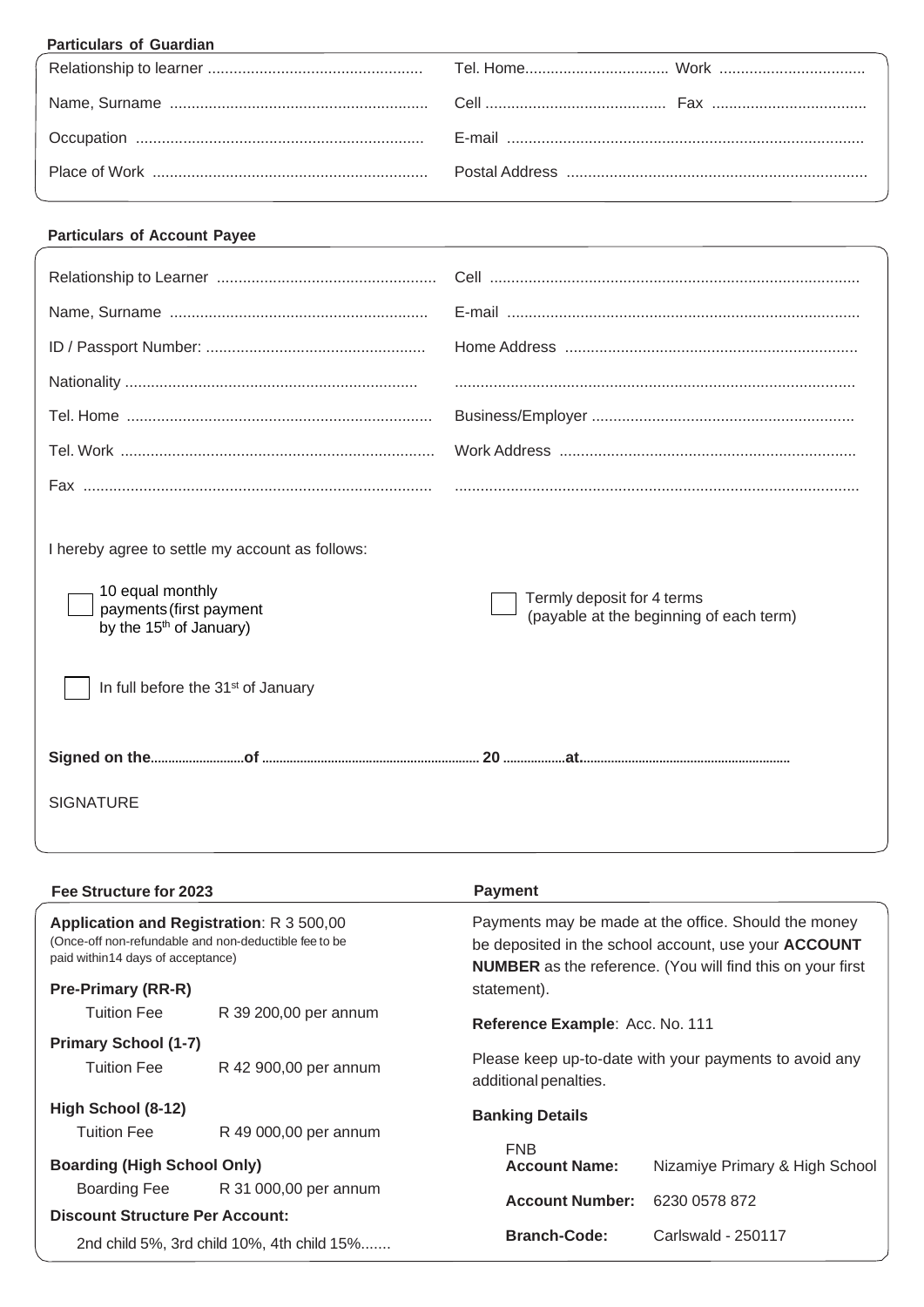#### **Documents required**

Please check if you have submitted all required documents documentation:

- $\mathsf{L}$ ] Fully Completed Application Form
- $\lceil$ ] 2 x Certified Copies of Birth Certificate
- [ ] Copy of Last School Report
- [ ] Copy of Parents & Account Payee's ID Documents
- [ ] Proof of Income (3 Months Bank Statement)
- [ ] Proof of Address
- [ ] Copy of Clinic Card
- [ ] Transfer Card / School Fees Statement

Please note that if the relevant documents are not attached, your application will not be processed. Please complete the page overleaf.

At Nizamiye Primary & High School, Midrand we aim to graduate learners of good character, high morals and courage, who have confidence in their own potential to walk proudly into society. We hope to instill these core values into the fabric of your child's life.

........................................................................................................................................................................................................................................

........................................................................................................................................................................................................................................

........................................................................................................................................................................................................................................ ........................................................................................................................................................................................................................................

........................................................................................................................................................................................................................................

| Respect            | <b>Ubuntu</b>  |
|--------------------|----------------|
| <b>Reliability</b> | Friendship     |
| Responsibility     | Leadership     |
| Loyalty            | Compassion     |
| Solidarity         | <b>Dignity</b> |
| Unity              |                |
|                    |                |

Thank you for allowing us this privilege.

### **FOR OFFICIAL USE ONLY**

|  | <b>Admission Number:</b> |  |
|--|--------------------------|--|
|  |                          |  |

Application Checked

Admission Granted:

Date:

SIGNED (Principal):

**Special Conditions of Approval:**